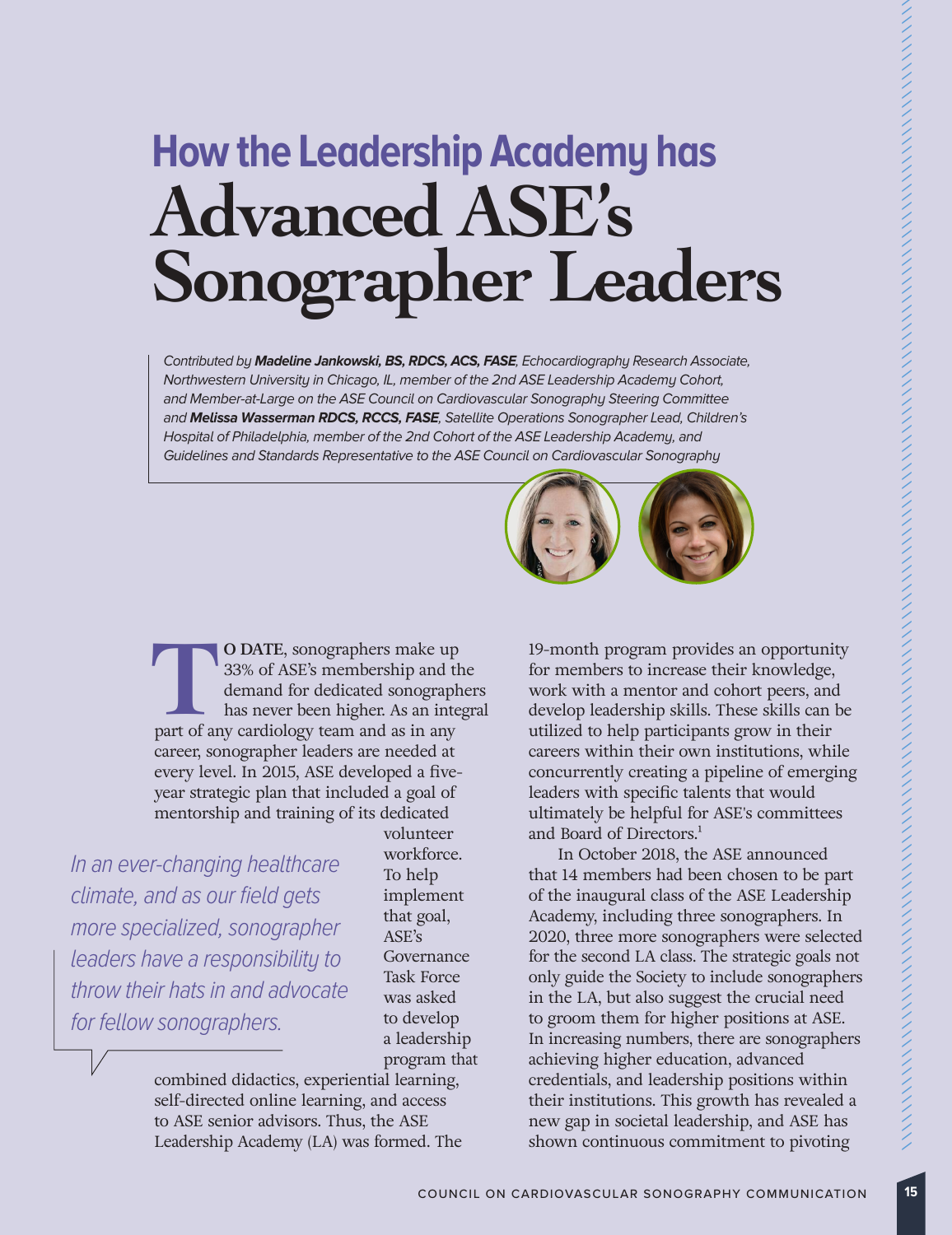"By establishing the Leadership Academy with sonographers and physicians alongside one another, ASE demonstrates the commitment to sonographer leaders in our Society's future and provides the tools and training to let them shine.

– Keith Collins, MS, RDCS, FASE

as the field of echocardiography evolves. In an everchanging healthcare climate, and as our field gets more specialized, sonographer leaders have a responsibility to throw their hats in and advocate for fellow sonographers.

 Advanced practice sonographers Keith Collins, MS, RDCS, FASE, and Carol Mitchell, PhD, RDMS, RDCS, RVT, RT(R), ACS, FASE, have been instrumental in the progress sonographers have made in leadership within our field. When asked about the LA, Collins said, "By establishing the Leadership Academy with sonographers and physicians alongside one another, ASE demonstrates the commitment to sonographer leaders in our Society's future and provides the tools and training to let them shine. This systematic training benefits the sonographer's own personal growth, their employer and ultimately the Society gains a stronger sonographer voice." Mitchell, having been the first sonographer treasurer on the ASE Board of Directors, said "I wish the Leadership Academy opportunity existed when I was first starting my career. I believe the opportunities created by the LA offer sonographers an opportunity to network, take graduate-level management and leadership courses, and facilitate opportunities to become leaders at both their institution and within ASE. The opportunity to take these courses facilitates mastery of new knowledge and skill sets that allow for expanded roles for sonographers both in professional organizations and in their clinical environments. Expansion of traditional sonographer roles will facilitate not only sonographer leadership roles, but also sonographerled dissemination of new information in management strategies, education, and research."<sup>2</sup>

 The Leadership Academy experience teaches a wide variety of relevant topics with discussions led by inspiring leaders in echocardiography. Not only do members learn about topics that would be covered in an MBA or leadership course, but it serves as a platform for members to engage as equals, with members they may not otherwise cross paths with, and discuss these topics with peers and mentors. The LA offers a support system unique to the experience. When first starting the program, members are paired with a mentor. During the course of the program, these mentors prove to not only be guides in the workplace and ASE, but someone to bounce ideas off of, talk you off the ledge, and celebrate your victories as you gain confidence and skill in leadership. Another part of the LA support system is the networking connections you make with thought leaders in ASE. Once you are known as a LA participant, doors continue to open to make lasting connections.

 We interviewed sonographers, **Kristen Billick (KB), BS, ACS, RDCS(AE/PE), FASE; Ashlee Davis (AD), BSMI, ACS, RDCS, FASE**, and **Eric Kruse (EK), BS, ACS, RDCS, RVT, FASE,** from the inaugural LA class, to understand how the LA has impacted their sonography careers and about their overall experience. We even answered one question ourselves.

## Q **How did the LA help you grow in your career/in your institution?**

**EK:** The leadership academy best prepared me with the confidence to continue to take on challenges and help identify my own leadership style. In addition, it prepared me to better assess difficult situations and develop improvement strategies using different approaches.

#### Q **What was your favorite part of the LA experience?**

**AD:** My favorite part of the LA experience was the bonds I made with the other members of my class. We spent many hours together having deep discussions about the things we were learning and experiencing in our own institutions, and that really created strong connections. I think it was even more profound because we were all experiencing a global pandemic together and able to really rely on each other for support. I continue to keep in contact with many people in my LA class, and they will all be lifelong friends.

**MW:** I was truly blown away with the topic of